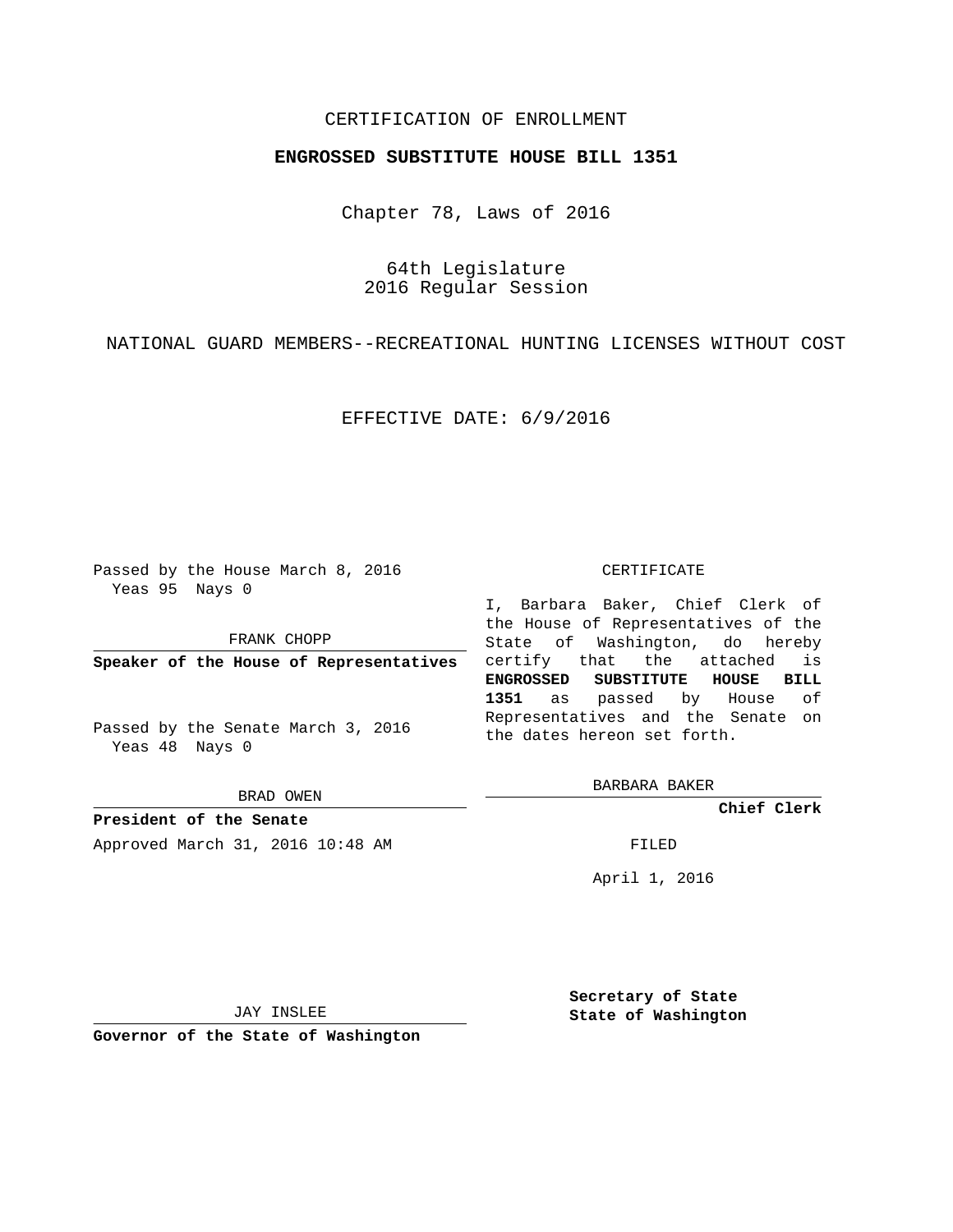### **ENGROSSED SUBSTITUTE HOUSE BILL 1351**

AS AMENDED BY THE SENATE

Passed Legislature - 2016 Regular Session

# **State of Washington 64th Legislature 2015 Regular Session**

**By** House Agriculture & Natural Resources (originally sponsored by Representatives Blake, Harris, DeBolt, and Stanford)

READ FIRST TIME 02/06/15.

1 AN ACT Relating to license fees for national guard members under 2 Title 77 RCW; and amending RCW 77.32.480.

3 BE IT ENACTED BY THE LEGISLATURE OF THE STATE OF WASHINGTON:

4 **Sec. 1.** RCW 77.32.480 and 2013 c 101 s 1 are each amended to 5 read as follows:

 (1) Upon written application, a combination fishing license shall be issued at the reduced rate of five dollars and all hunting licenses shall be issued at the reduced rate of a youth hunting 9 license fee for the following individuals:

10 (a) A resident sixty-five years old or older who is an honorably 11 discharged veteran of the United States armed forces having a 12 service-connected disability;

13 (b) A resident who is an honorably discharged veteran of the 14 United States armed forces with a thirty percent or more service-15 connected disability;

16 (c) A resident with a disability who permanently uses a 17 wheelchair;

18 (d) A resident who is blind or visually impaired; and

19 (e) A resident with a developmental disability as defined in RCW 20 71A.10.020 with documentation of the disability certified by a 21 physician licensed to practice in this state.